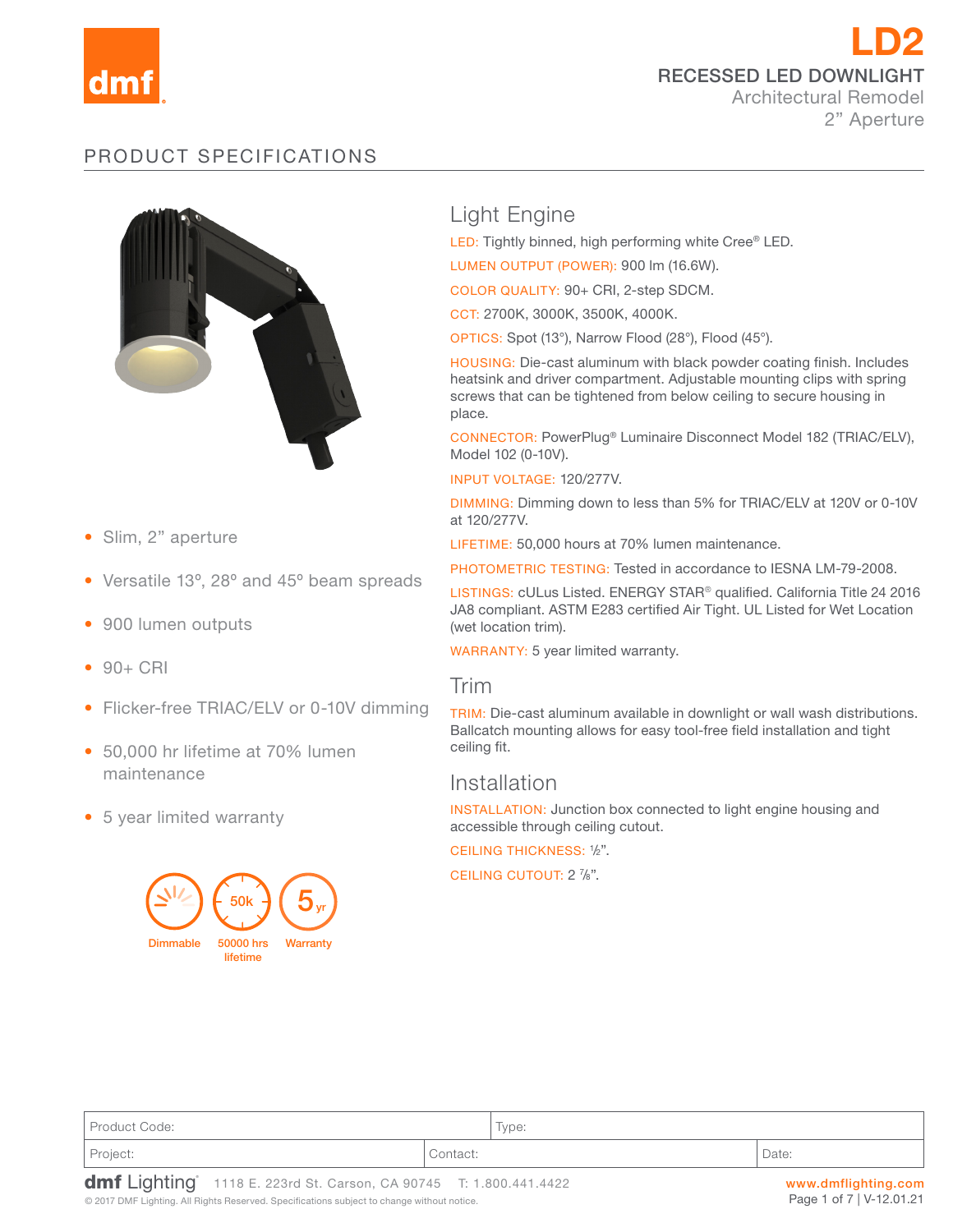

# PRODUCT SELECTION GUIDE

## LIGHT ENGINE (Product Code Example: LD29927R13T1)

| PRODUCT CODE      | LUMENS (WATTS)   | CRI          | CCT                                | <b>INSTALLATION</b> | BEAM                               | <b>DRIVER</b>                                 |
|-------------------|------------------|--------------|------------------------------------|---------------------|------------------------------------|-----------------------------------------------|
| <b>LD2</b> Module | 9 900 lm (16.6W) | $9.90 + CRI$ | <b>27</b> 2700K<br><b>30 3000K</b> | <b>R</b> Remodel    | $13 \t13^{\circ}$<br><b>28</b> 28° | <b>TRIAC, 120V</b><br><b>1010</b> 0-10V. 120V |
|                   |                  |              | 35 3500K                           |                     | 45 $45^{\circ}$                    | <b>2010</b> 0-10V, 277V                       |
|                   |                  |              | 40 4000K                           |                     |                                    |                                               |

### TRIM (Product Code Example: LD2W)

| PRODUCT CODE    | <b>FINISH</b>                                                                        | STYLE                                           | OPTION                                   |  |
|-----------------|--------------------------------------------------------------------------------------|-------------------------------------------------|------------------------------------------|--|
| <b>LD2</b> Trim | <b>W</b> White<br>Black<br><b>DW</b> Diffused Silver<br>Reflector w/<br>White Flange | <b>[Blank]</b> Smooth<br>Wall Wash<br><b>WW</b> | [Blank] None<br><b>-WET</b> Wet Location |  |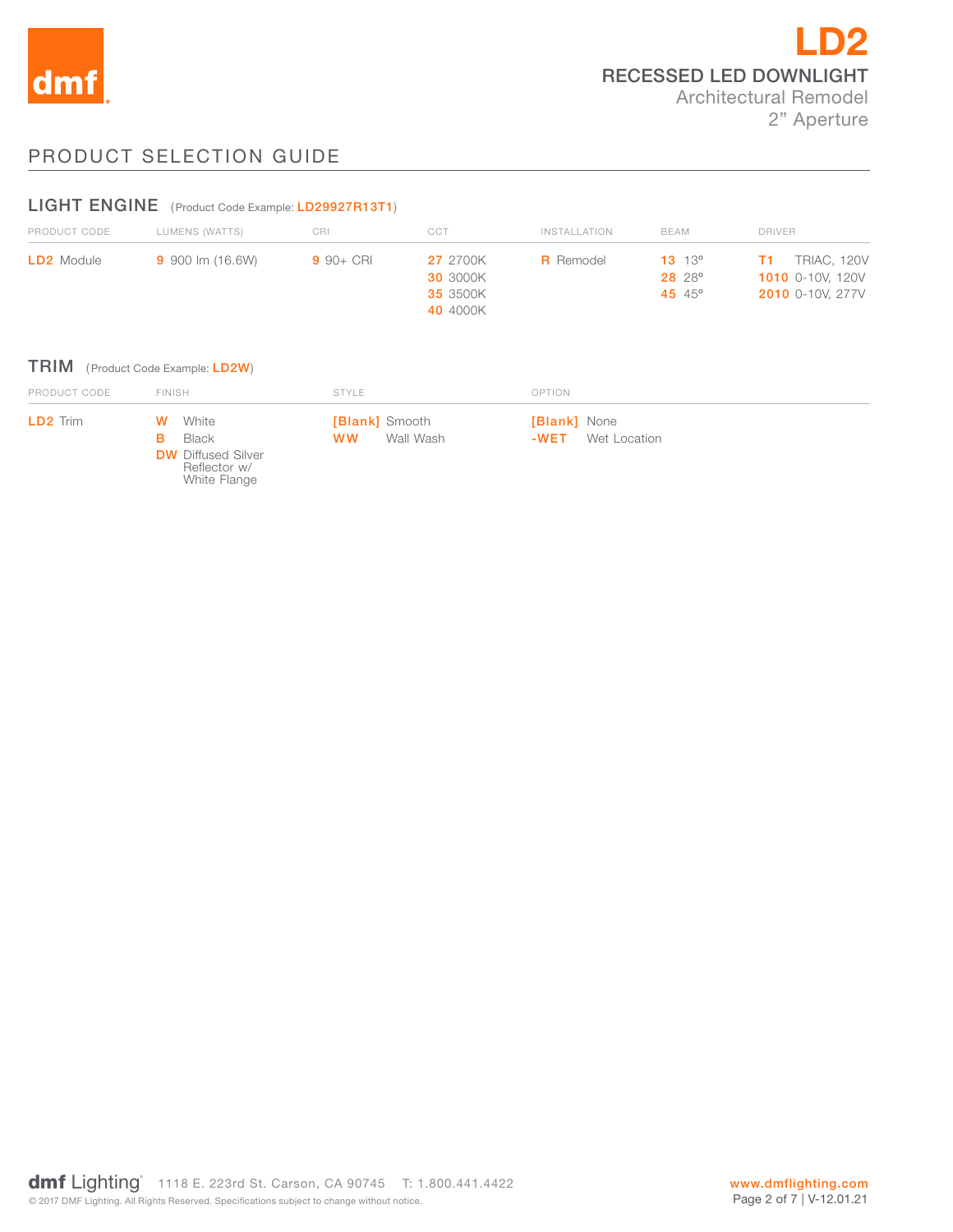

# TRIM DIMENSIONS



16"

#### 25 LIGHT ENGINE OVERVIEW



|                                          | LD2                        |
|------------------------------------------|----------------------------|
| <b>Total Module Lumen Output (Im)</b>    | 900                        |
| <b>Total Rated Power (W)</b>             | 16.6                       |
| Efficacy (Im/W)                          | 54                         |
| <b>Color Rendering Index</b>             | $90+$                      |
| <b>CCT Options</b>                       | 2700K, 3000K, 3500K, 4000K |
| <b>Optics</b>                            | Spot, Narrow Flood, Flood  |
| <b>Binning</b>                           | 2-step SDCM                |
| Lifetime (L70)                           | 50,000 hours               |
| <b>Max Ambient Operating Temperature</b> | $40^{\circ}$ C             |
| Input Voltage (V)                        | 120/277V, 50/60Hz          |
| Input Current at 120V (Max)              | 0.143                      |
| Input Current at 277V (Max)              | 0.067                      |
| <b>Power Factor</b>                      | > 0.9                      |
| <b>Total Harmonic Distortion</b>         | $<$ 20%                    |
| Dimming                                  | $100\% - 5\%$              |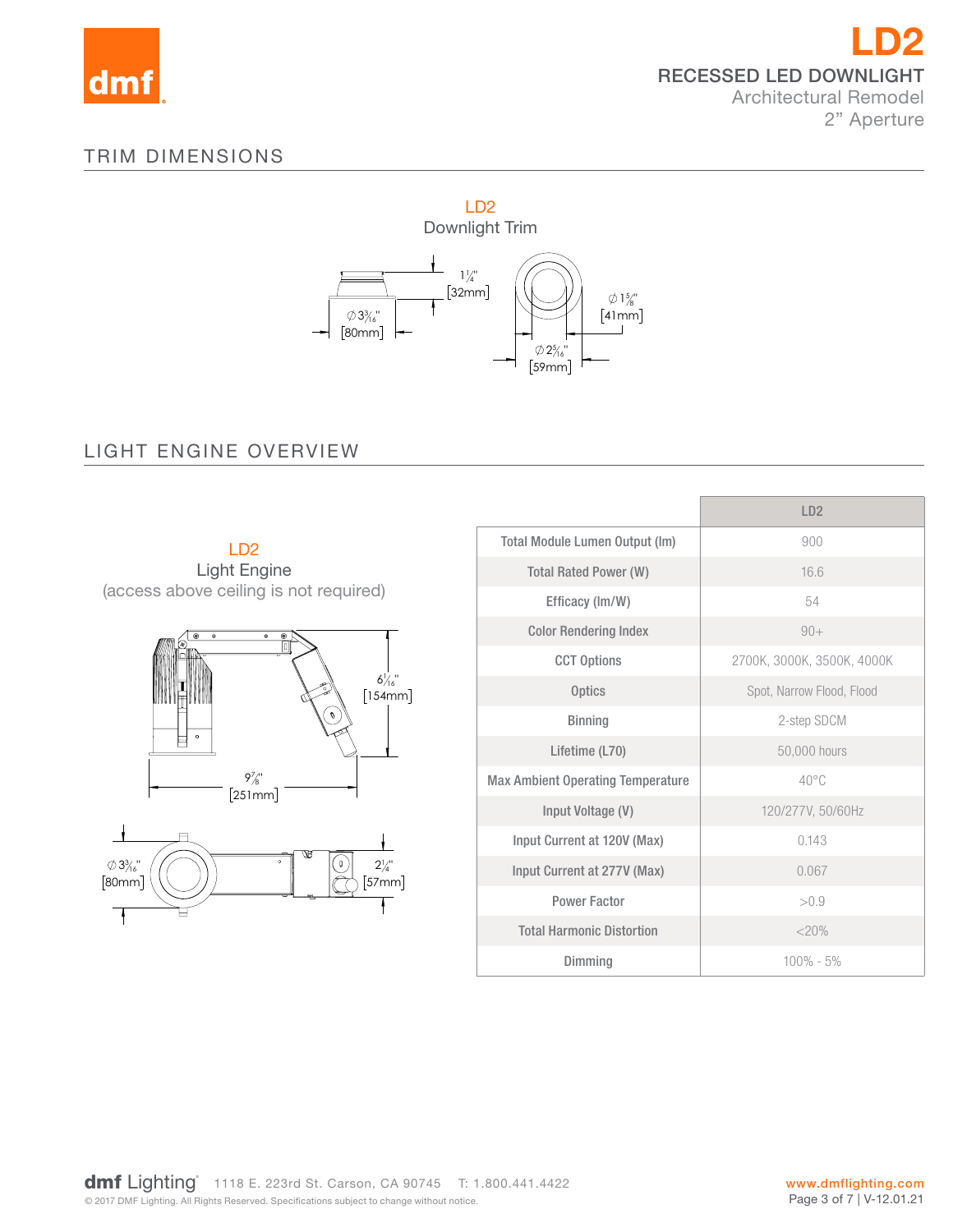

## PHOTOMETRICS

Light Engine: LD29930113T1 (LD2 Module, 900 lm, 90 CRI, 3000K, 13° Beam Spread) Trim: LD2W (LD2 Trim, White)



Luminous Intensity Gamma C 0° 0<sup>°</sup> 5392 5º 4210 10º 2392 15º 1252 20º 720 25º 369 30º 124 35º 44 40º 23 45º 16 50º 15 55º 11 60º 10 65º 7 70º 6 75º 4 80º 2 85º 0 90º 1

Zonal Lumen Summary

| Zone      | Lumens | Luminaire % |
|-----------|--------|-------------|
| $0 - 30$  | 906    | 93          |
| $0 - 40$  | 942    | 96          |
| $0 - 60$  | 966    | 99          |
| $0 - 90$  | 979    | 100         |
| $0 - 180$ | 979    | 100         |

### Illuminance Chart

| <b>Distance</b><br>from LED | <b>Foot Candles</b> | <b>Diameter</b> |
|-----------------------------|---------------------|-----------------|
| 3.0'                        | 599                 | 1.0'            |
| 6.0'                        | 150                 | 1.9'            |
| 9.0'                        | 67                  | 2.9'            |
| 12.0'                       | 37                  | 3.8'            |

*Values in candela*

*Beam Angle: 13°*

### Light Engine: LD29930I28T1 (LD2 Module, 900 lm, 90 CRI, 3000K, 28º Beam Spread) Trim: LD2W (LD2 Trim, White)

1600 2400  $0^{\circ}$  15° 30° 45° 60° 75°  $90^\circ$ 

cd - CO - C180 - C90 - C270 966 lm

| $C_0$<br>Gamma  |                |
|-----------------|----------------|
|                 |                |
| $0^{\circ}$     | 3319           |
| 50              | 2910           |
| $10^{\circ}$    | 2131           |
| 15°             | 1394           |
| $20^{\circ}$    | 824            |
| 25°             | 427            |
| 30 <sup>o</sup> | 198            |
| 35°             | 77             |
| $40^{\circ}$    | 35             |
| 45°             | 24             |
| 50°             | 18             |
| 55°             | 15             |
| 60°             | 13             |
| 65°             | 10             |
| 70°             | 7              |
| 75°             | $\overline{4}$ |
| 80°             | 4              |
| 85°             | $\mathbf{1}$   |
| $90^{\circ}$    | 0              |

#### Zonal Lumen Summary

| Zone      | Lumens | Luminaire % |
|-----------|--------|-------------|
| $0 - 30$  | 857    | 89          |
| $0 - 40$  | 916    | 95          |
| $0 - 60$  | 949    | 98          |
| $0 - 90$  | 966    | 100         |
| $0 - 180$ | 966    | 100         |

#### Illuminance Chart

*Beam Angle: 28°*

| <b>Distance</b><br>from LED | <b>Foot Candles</b> | <b>Diameter</b> |
|-----------------------------|---------------------|-----------------|
| 3.0'                        | 369                 | 1.4'            |
| 6.0'                        | 92                  | 2.8'            |
| 9.0'                        | 41                  | 4.2'            |
| 12.0'                       | 23                  | 5.6'            |

© 2017 DMF Lighting. All Rights Reserved. Specifications subject to change without notice. **dmf** Lighting 1118 E. 223rd St. Carson, CA 90745 T: 1.800.441.4422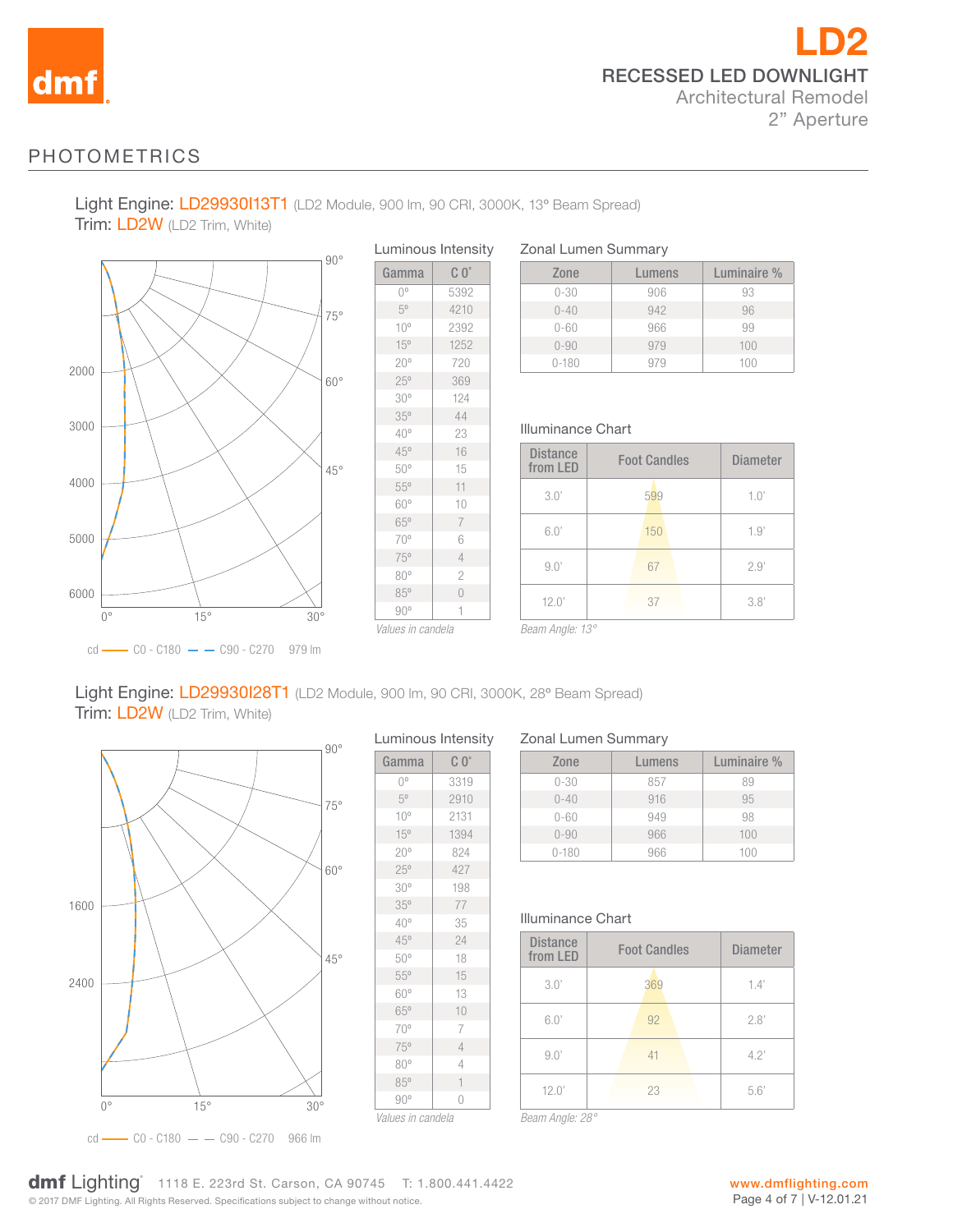

## PHOTOMETRICS

Light Engine: LD29930145T1 (LD2 Module, 900 lm, 90 CRI, 3000K, 45° Beam Spread) Trim: LD2W (LD2 Trim, White)



|                 | Luminous Intensity |
|-----------------|--------------------|
| Gamma           | $C_0^{\circ}$      |
| $0^{\circ}$     | 2740               |
| $5^{\circ}$     | 2493               |
| $10^{\circ}$    | 1988               |
| 15°             | 1420               |
| 20°             | 900                |
| 25°             | 490                |
| 30 <sup>o</sup> | 230                |
| 35°             | 91                 |
| $40^{\circ}$    | 42                 |
| 45°             | 28                 |
| 50°             | 21                 |
| $55^{\circ}$    | 16                 |
| 60°             | 13                 |
| 65°             | 12                 |
| 70°             | 7                  |
| 75°             | 5                  |
| 80°             | $\overline{c}$     |
| 85°             | 1                  |
| $90^{\circ}$    | 0                  |

*Values in candela*

Zonal Lumen Summary

| Zone       | Lumens | Luminaire % |
|------------|--------|-------------|
| $0 - 30$   | 853    | 87          |
| $() - 4()$ | 922    | 94          |
| $0 - 60$   | 960    | 98          |
| $0 - 90$   | 977    | 100         |
| $0 - 180$  | 977    | 100         |

### Illuminance Chart

| <b>Distance</b><br>from LED | <b>Foot Candles</b> | <b>Diameter</b> |
|-----------------------------|---------------------|-----------------|
| 3.0'                        | 304                 | 1.7'            |
| 6.0'                        | 76                  | 3.3'            |
| 9.0'                        | 34                  | 5.0'            |
| 12.0'                       | 19                  | 6.6'            |

*Beam Angle: 45°*

## Light Engine: LD29927, LD29935, LD29940 Trim: LD2W (LD2 Trim, White)

#### CCT Scaling

| D29927  | D29930- | LD29935 | LD29940 |
|---------|---------|---------|---------|
| (2700K) | (3000K) | (3500K) | (4000K) |
| 0.93    | 1.00.   | 1.00    |         |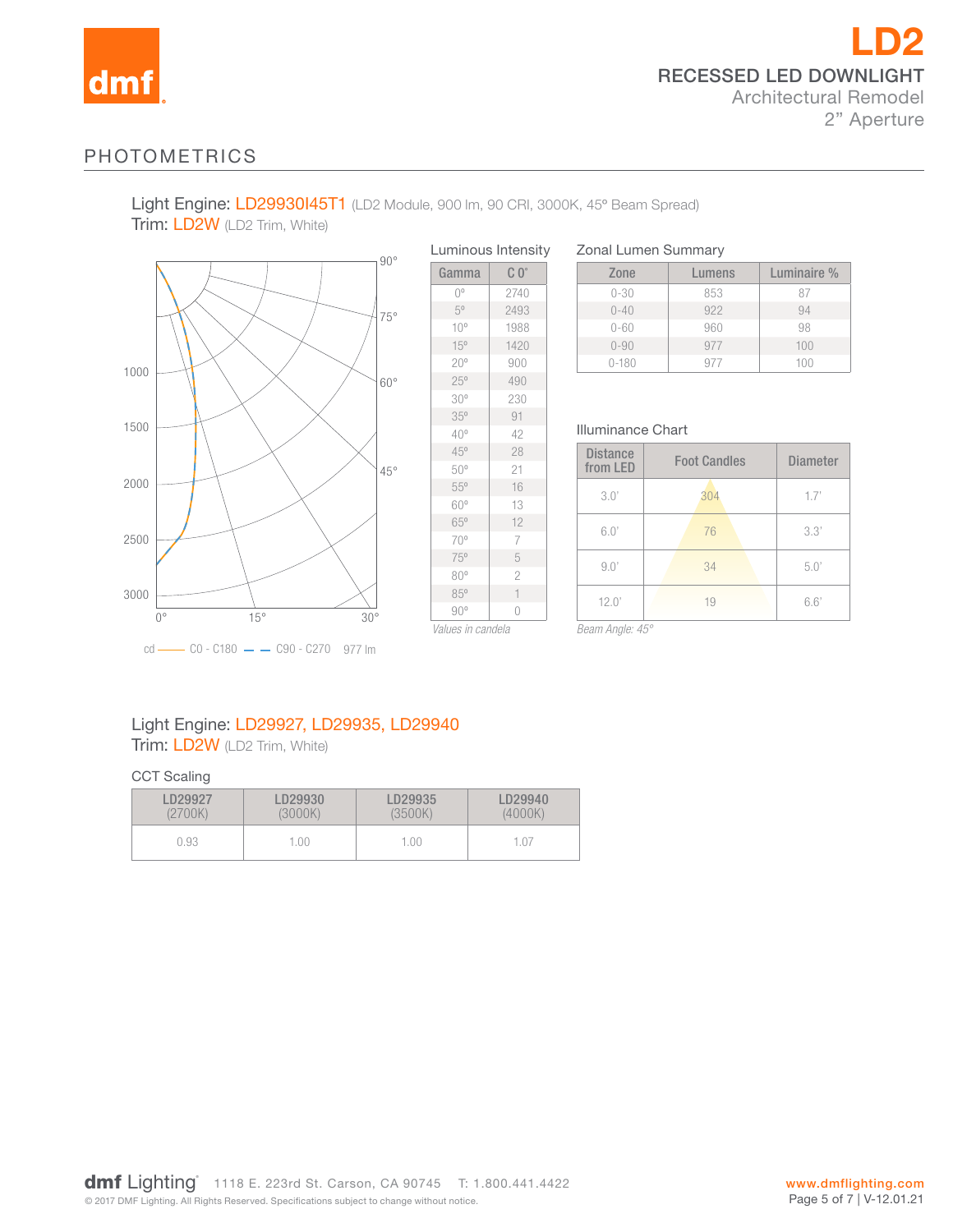

# DIMMER COMPATIBILITY

| <b>Brand</b>        | <b>Series</b>          | <b>Model Number</b> | <b>Max Load</b> |
|---------------------|------------------------|---------------------|-----------------|
| Cooper              | Decorator              | DLC03P              | 6               |
|                     | Decorator              | DAL06P              | $\sqrt{5}$      |
| Legrand             | Adorne                 | ADTP703TU           | 8               |
| Lutron              | <b>CL Series</b>       | <b>DVCL-153</b>     | $\overline{2}$  |
|                     | <b>CL Series</b>       | <b>DVCL-253</b>     | 4               |
|                     | Maestro Wireless       | MRF2-6ND            | 5               |
|                     | Radio RA               | RRD-6NA             | 5               |
|                     | Grafik Sys / Homeworks | RPM-4A              | 5               |
|                     | Grafik Sys / Homeworks | RPM-4U              | 7               |
|                     | Grafik Eye 3000        | QSGR-3P             | 14              |
| <b>Watt Stopper</b> | <b>Dimming Sensor</b>  | <b>PW-100D</b>      | 15              |

Recommended Phase-control Dimmers (Dims down to 5% nominal measured light output)

### Recommended 0-10V Dimmers (Dims down to 5% nominal measured light output)

| <b>Brand</b>        | <b>Series</b>         | <b>Model Number</b> | <b>Max Load</b> |
|---------------------|-----------------------|---------------------|-----------------|
| Legrand             | Titan                 | CD4FB               | 50              |
| Leviton             | <b>IllumaTech</b>     | $IP710-DLZ$         | 24              |
| Lithonia            | Synergy               | ISD BC              | 24              |
|                     | Diva                  | <b>DVTV</b>         | 39              |
| Lutron              | Nova                  | NFTV, NTSTV-DV      | 38              |
|                     | PowPak                | RMJ-5T-DV           | 38              |
| <b>Watt Stopper</b> | Micro Decorator Style | DCLV1               | 48              |